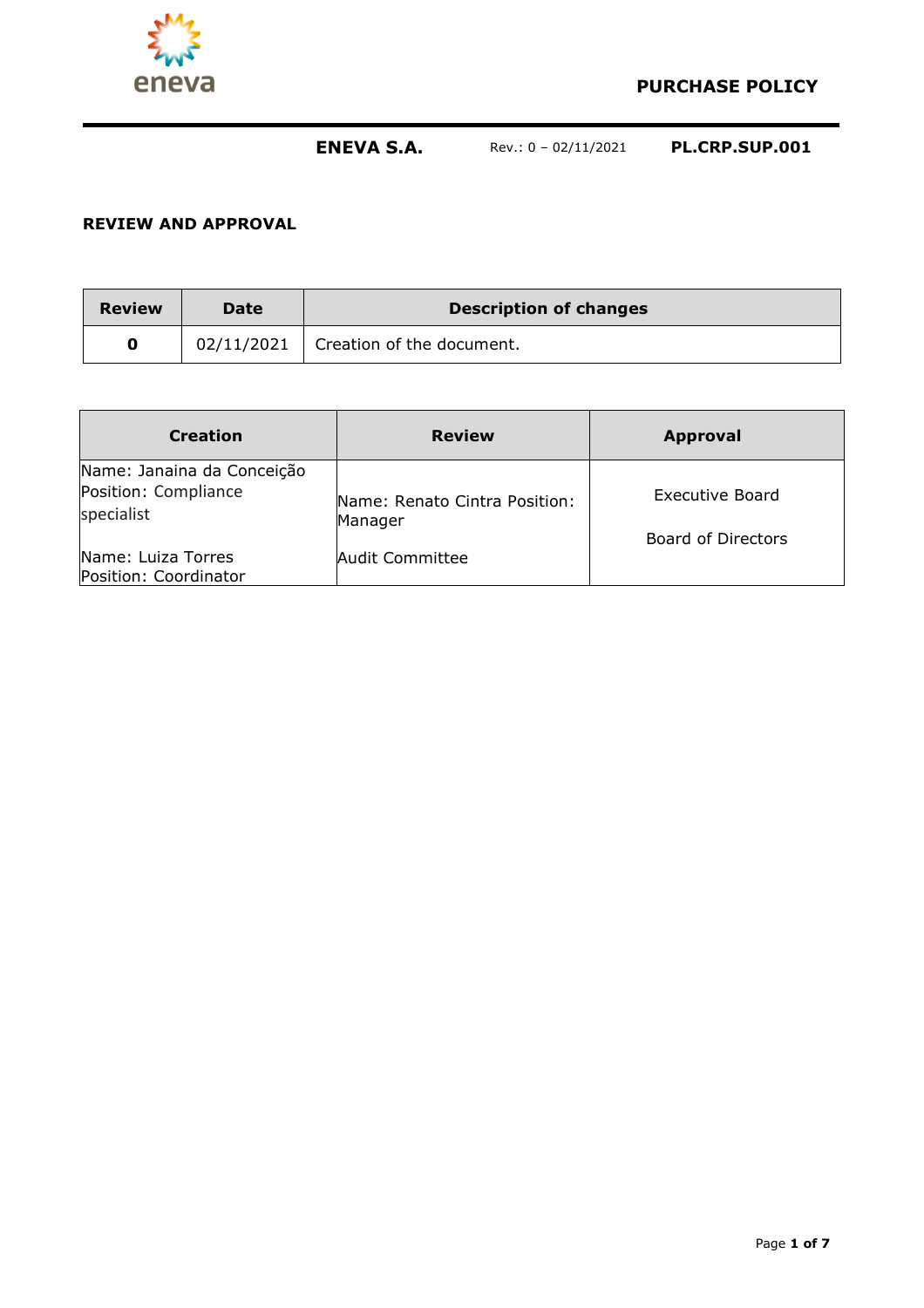

# **TABLE OF CONTENTS**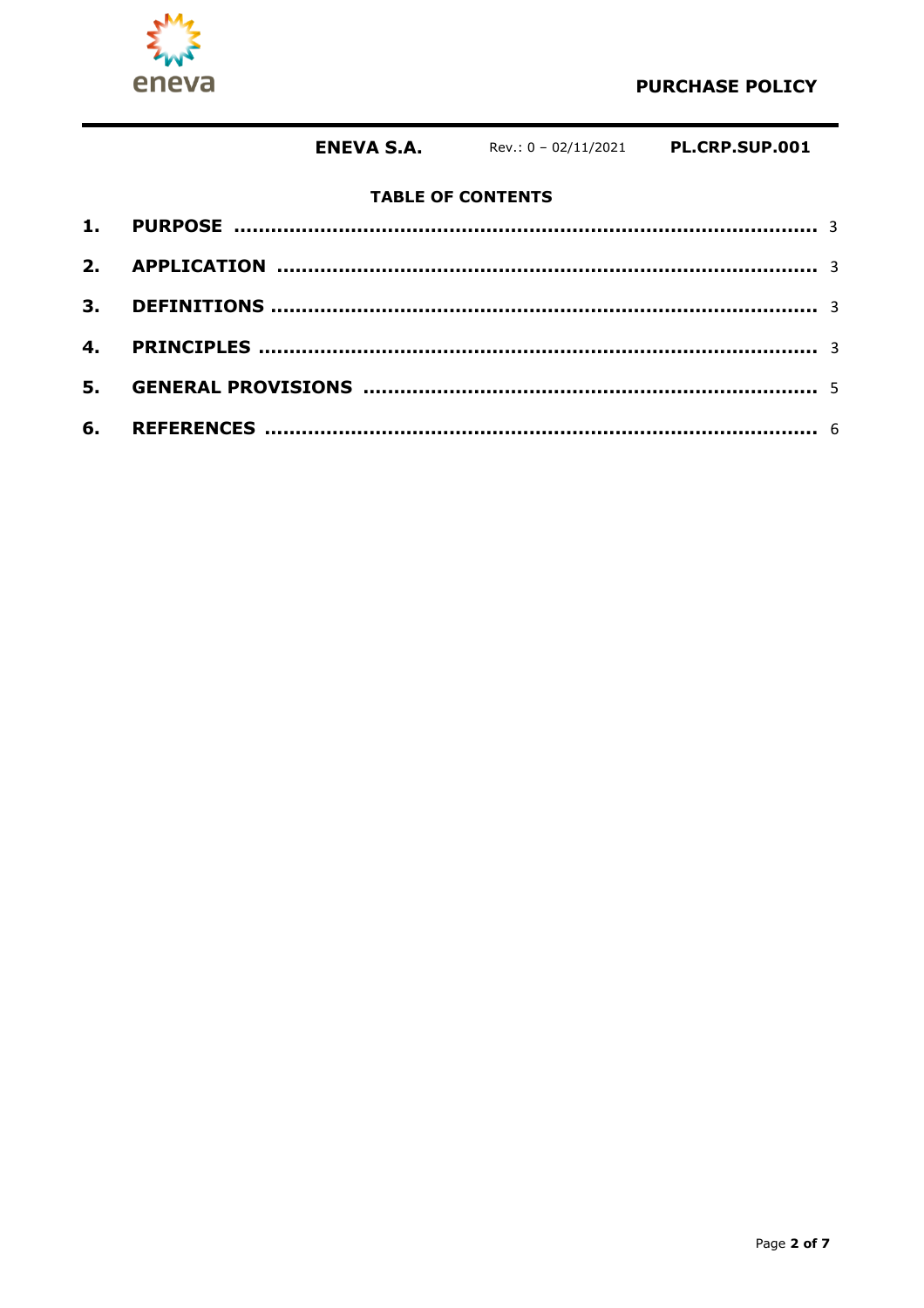



#### **1. PURPOSE**

This Policy aims to ensure the construction of a transparent relationship in ENEVA's supply management process, ensuring a commercial performance based on legality, safety, quality and service to socio-environmental, labor, human rights and the Competition Defense Law aspects.

## **2. APPLICATION**

This document applies to all areas that comprises ENEVA's organizational structure, including SPEs (Special-purpose entity), joint ventures and associated companies in which the control is held by ENEVA.

### **3. DEFINITIONS**

Competition Process: For the purposes of this document, is the process composed of at least three valid proposals of different providers.

The Eneva's supply process is composed of different types of purchases, including specific analysis, handling and approval in conformity with internal procedures.

### **4. PRINCIPLES**

This policy defines the institutional guidelines for acquisition of Products and Services.

### **4.1. Criteria for selection of providers**

The proposals presented by the selected providers shall be analyzed based on a previously determined set of evaluation criteria to determine the compliance with the requirements relating to ENEVA's internal processes. The Supply area shall ensure the competitiveness and, as applicable, at least three valid proposals.

The potential suppliers are selected based on the objective analysis in relation to the evaluation criteria, in conformity with Eneva's internal procedures:

- Relevant purchases and contracts are centralized by the General Procurement Management, in order to ensure a coherent relationship between ENEVA and its providers;
- Suppliers are systematically registered and must mandatorily acknowledge and accept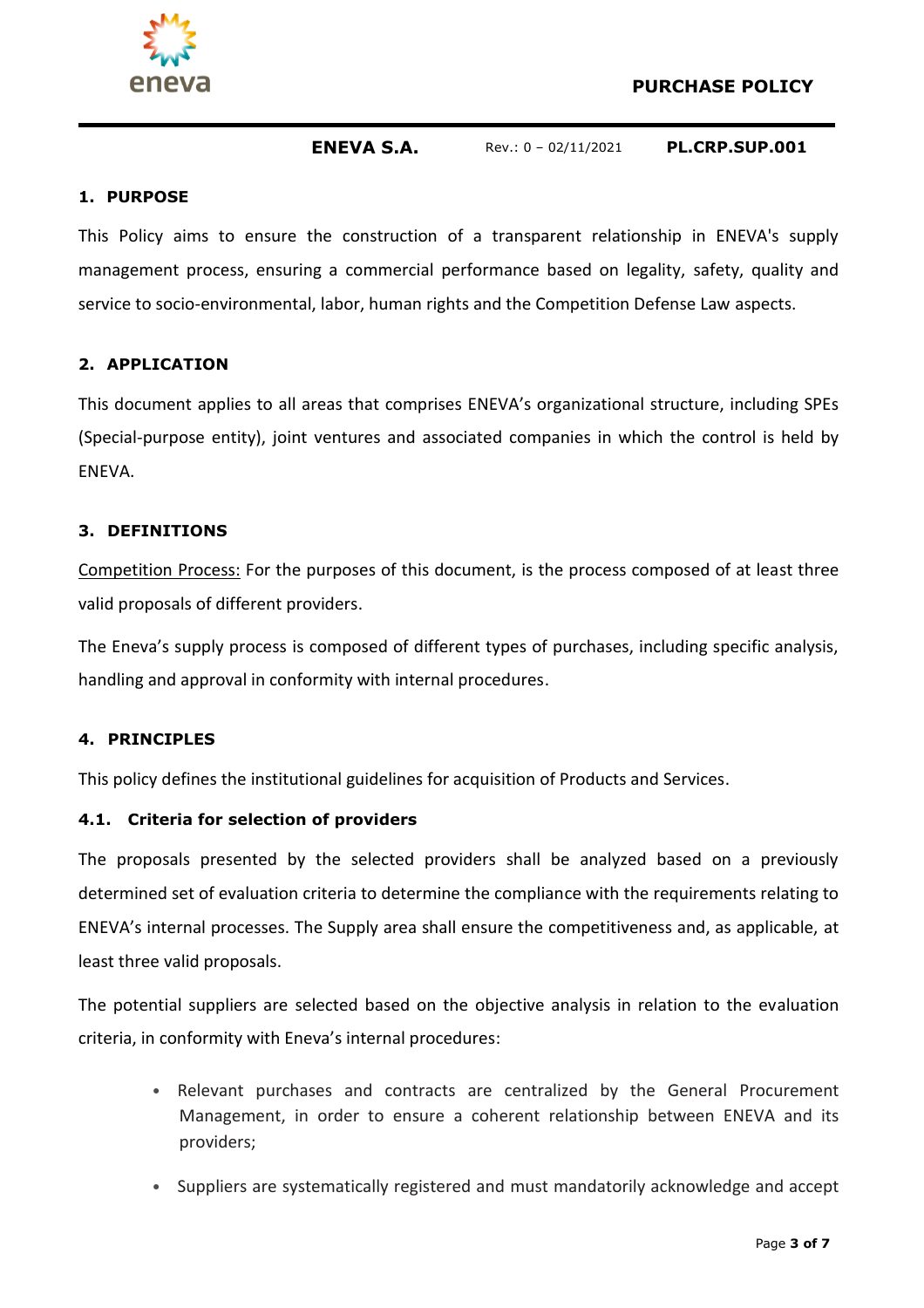

the Code of Conduct for Third-parties, as well as complete the integrity assessment questionnaire;

- The companies' public registrations will be taken into account in the supplier approval process.
- Suppliers selected to compete for the supply of specific goods and services may be subjected to an Integrity due diligence process, managed by the Company's Compliance area;
- non-use of slave and child labor;
- We monitor possible conflicts of interests in the process;
- We ensure the confidentiality of technical and commercial information during the purchase or contract process, limiting the disclosure of the data owners solely for internal use;
- The suppliers base is monitored based and in compliance with the relevant core principles,contained in the Code of Conduct and the Code of Conduct for Third-Parties, and specific analysis and evaluation criteria can be applied according to the degree of risk associated to each supplier;
- The service agreements are approved by the Legal Department.

# **4.2. Levels of Authority**

The service agreements, purchases, contracts and eventual exceptions are carried out in conformity with the provisions set forth in the Bylaws, Internal Regulation of the Board of Directors, Guideline of Purchases and Guideline of Levels of Authority, as applicable. The approval of the purchase processes complies with the requirements set out in these documents, taking into account the levels of authority for approval based on the type of contrac and value involved.

# **4.3. Agreements**

Service agreements and respective General Terms and Conditions for acquisition of goods and services include anticorruption clause, ensuring the compliance and responsibility with transparency, integrity and responsibility during the effective period of the agreement.

The execution of the agreement:

• Ensure the compliance with the contractual clauses, including the monthly measurement or according to the term set forth in the agreement, as well as the evaluation of possible fines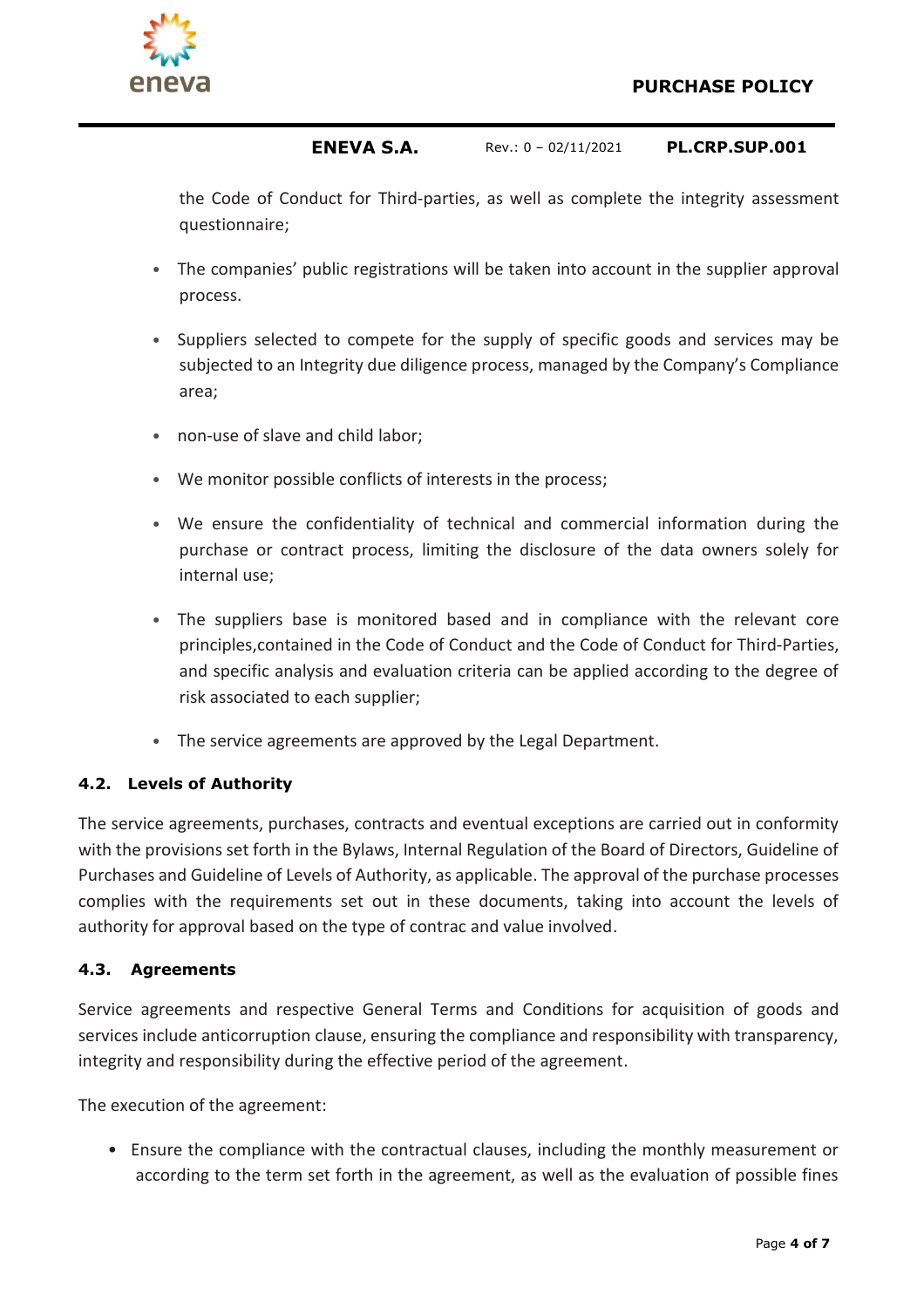

and necessary term and/or value addition;

- Prepare and submit notices for execution of contractual terminations and application of fines;
- Request the supplier all evidentiary documents and accessories to the receipt of the material or provision of services and follow the payment guidelines as defined in the Contract Management Procedure in force.

## **4.4. Types of Purchases**

The Company's purchase processes (purchase of materials and services contracting), including urgent contracting and small purchases, are subject to rules and, as set forth in the internal policies and procedures, may be carried out based on the competition procedures, with the limited participation of providers or through the direct negotiation with partners/suppliers, according to the Company's best interests, upon approval of the proper levels of authority, in conformity with the Guideline of Level of Authority, based on the best Governance and Compliance practices.

## **5. GENERAL PROVISIONS**

The Purchase area will be involved at the beginning of each process related to commercial discussions or selection of suppliers.

### **5.1. Our commitment with compliance**

- Negotiate the best commercial conditions to meet the demand, taking into account the quality, quantity and term requested;
- Analyze the commercial proposals in relation to the Total Acquisition Cost, taking into account transparency, confidentiality and appropriateness in the acquisition process;
- Analyze the scope and suggest changes, seeking alternatives for improvement, increase in competitiveness, standardization and best market practices;
- Conduct the relationship with providers with ethics, in conformity with the ENEVA's Code of Conduct and internal integrity rules;
- The offer and receipt of gifts and benefits other than the institutional gifts and benefits without commercial value is forbidden;
- ENEVA expands the suppliers base, with no restrictions due size or location, as long as they are able to offer their product or service in accordance with the needs and specifications disclosed by the Company, aligned with the administrative, financial, technical and integrity rules.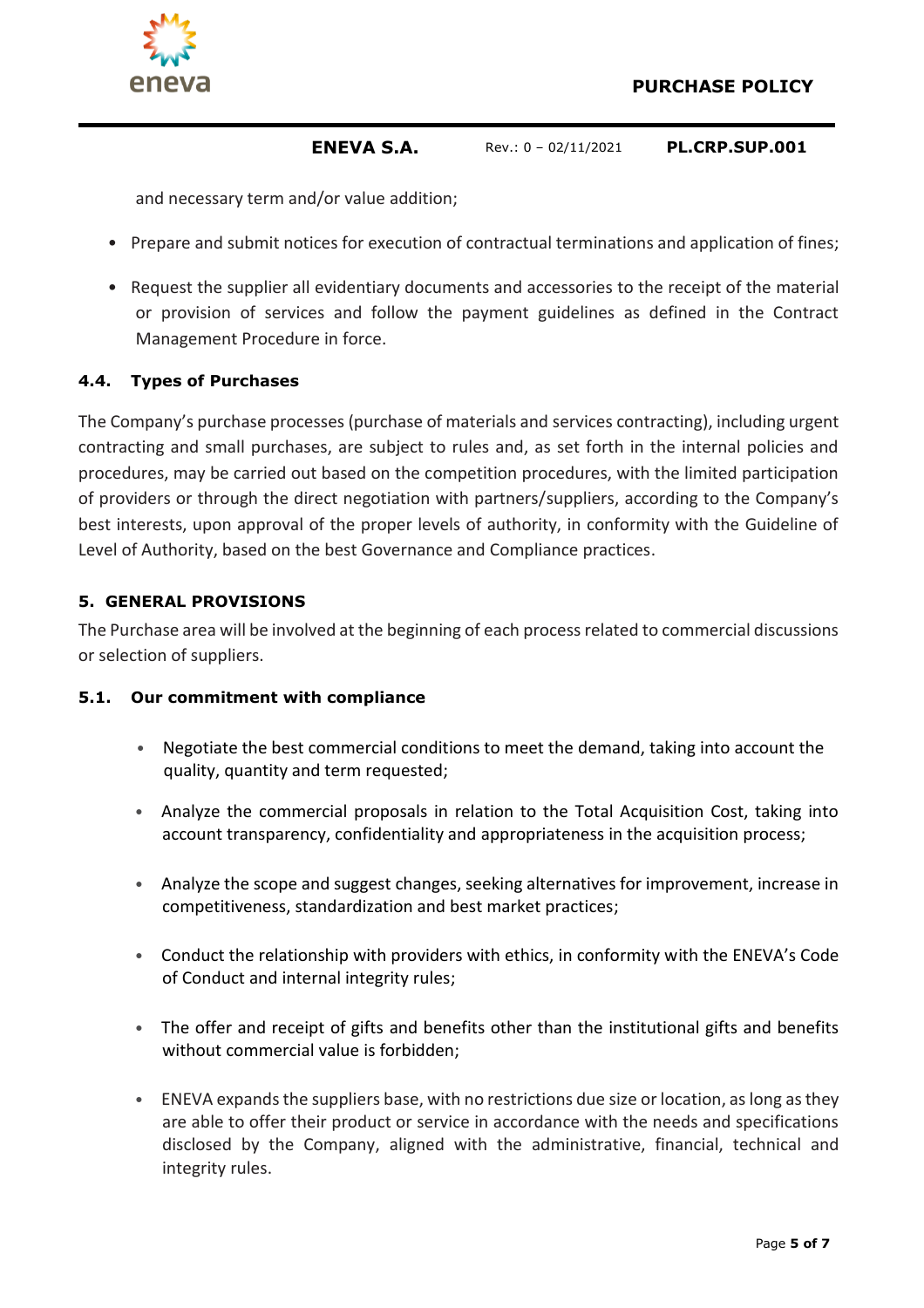

- ENEVA does not accept practices that represent or promote sexual, moral, religious, political or organizational harassment;
- ENEVA respects the diversity of sex, race, religion and sexual orientation;
- ENEVA promotes the free and fair competition among providers and the adoption of strictly ethical practices in the commercial relationship in conformity with ENEVA's Competition Protection Policy;
- ENEVA's associates involved with the purchase activities or the Purchase area shall read and understand this policy. Each associate shall ensure full compliance with this Policy;
- All ENEVA employees who carry out purchasing activities or interact with the purchasing area, have the responsibility to read and understand this policy. Each employee must ensure full compliance with this policy
- Promote the development of local providers and manage the risk of concentration.